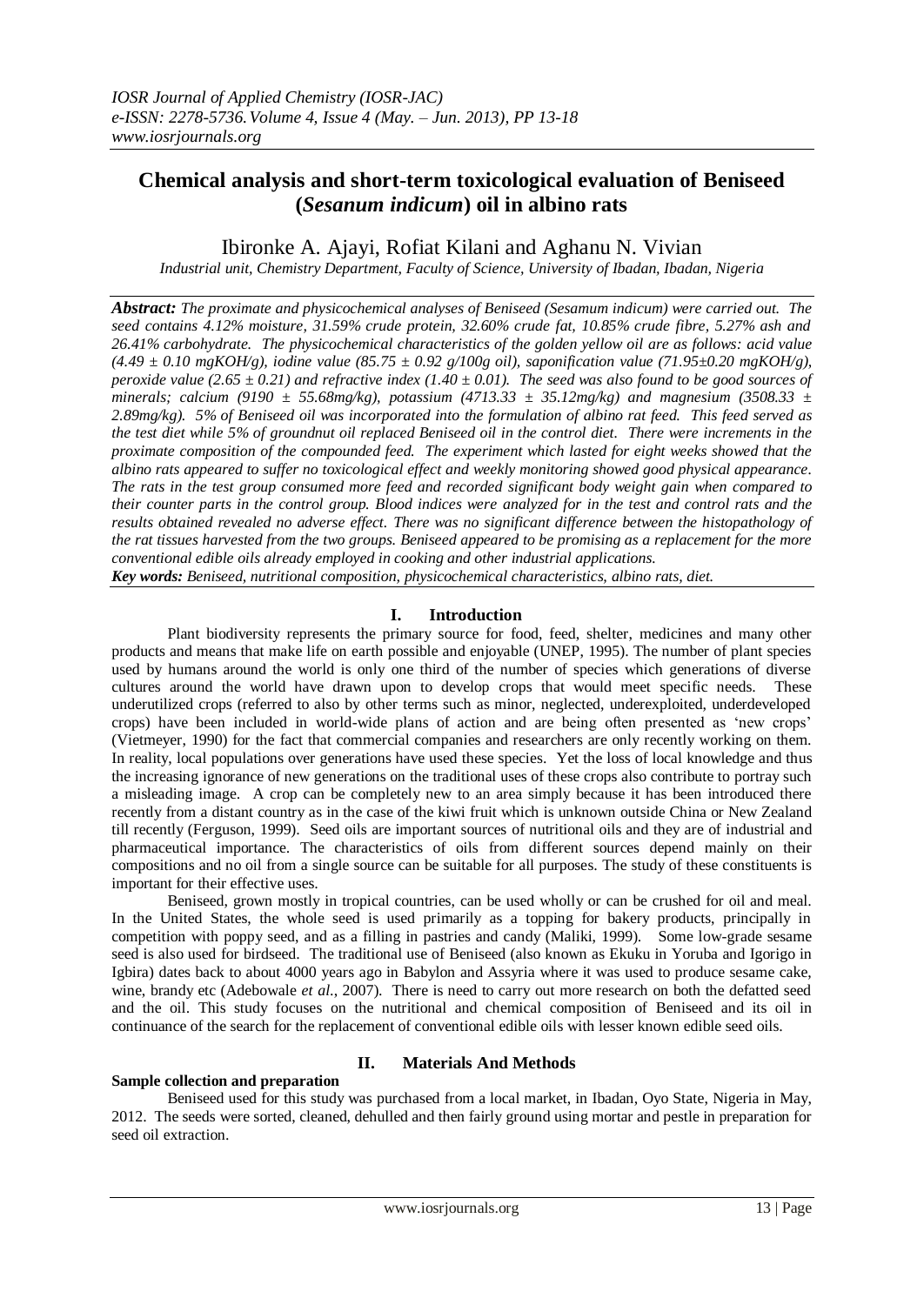#### **Seed oil extraction**

Beniseed oil was extracted using hexane as a solvent in a cold extraction method. The solvent was distilled off the mixture after which the oil was recovered and kept for further analysis and feed compoundment.

#### **Proximate analysis of Beniseed**

Moisture, crude protein, crude fat, total carbohydrates and crude fibre were determined in Beniseed as outlined in AOAC (AOAC, 1990).

#### **Mineral composition of Beniseed**

Beniseed was digested by wet digestion method using a mixture of nitric, sulphuric and hydrochloric acids. Nutritionally significant metals were determined by atomic absorption spectrophotometer (Perkin-Elmer, Model 2380, USA) as outlined by AOAC (1996).

#### **Physicochemical characteristics of Beniseed oil**

Physicochemical properties of Beniseed and groundnut oils (acid value, iodine value, saponification value, peroxide value, free fatty acid (as oleic acid) and refractive index at  $29^{\circ}$ C using Abbe refractometer) were determined as outlined by AOAC (1996).

#### **Experimental animals**

Six weeks old albino rats  $(n=14)$ , weighing between 50-80g were used for this experiment. They were obtained from the Animal house of the Veterinary Department, University of Ibadan, Nigeria. The animals were divided into 2 groups (A and B) of seven rats per group and were fed for a period of 8 weeks before sacrifice. They were allowed to acclimatize for two weeks before the commencement of the experiment. The amount of feed consumed was recorded daily. Weekly weights of the rat were also recorded through out the 8 weeks feeding period. The animals were handled according to the guidelines of the Ethical Committee on the Use and Care of Experimental Animals Unit of the Department of Veterinary Medicine, University of Ibadan, Nigeria.

#### **Feed compoundment**

Feed was formulated to meet the entire nutrient requirement for young rats. The feed was prepared according to the method employed by Toyomizu *et al*. (2003) with slight modification. Basic ingredients used in compounding the experimental rat feed were: maize (40%), soy bean (18.21%), groundnut cake (9.45%), Beniseed oil (5%), bone (3.30%), salt (0.79%), palm kernel (0.7%), wheat (0.7%), corn bran (0.7%) and limestone (2.26%). The control feed had 5% of groundnut oil as a total replacement for the 5% of Beniseed oil in the experimental feed. These ingredients were thoroughly mixed with the aid of a mixing machine, pelletized and dried.

#### **Blood sample and tissue collection**

Blood sample was collected via ocular puncture into sample bottles containing EDTA and haematological studies were carried out. The animals were sacrificed through cervical dislocation and dissected to expose the internal organs. The tissues collected were kidney, heart, spleen, lungs, small intestine, brain and liver. These organs were weighed immediately after collection and cut into two; one-part was preserved in 10% formalin for pathological studies. Photomicrograph slide of the organs were prepared and observed (Ajayi *et al*., 2007).

#### **Haematology analysis**

White blood cell (WBC) and red blood cell (RBC) were determined using Neubaurer haemocytometer. Packed cell volume (PCV) was determined by microhaematocrit centrifuge. Mean corpuscular haemoglobin (MCH) and Mean corpuscular haemoglobin concentration (MCHC) were determined according to the method of Jain (1986).

#### **Statistical Analysis**

 Means were analyzed using a one-way analysis of variance (ANOVA) and complemented with Student"s t-test. Differences with values of P < 0.05 were considered statistically significant (Mahajan, 1997).

### **III. Results And Discussion**

The proximate composition of Beniseed together with those of the control and test feeds compounded with groundnut and Beniseed oils are shown on Table 1. The moisture content of Beniseed, control and test feeds were  $4.12 \pm 0.12\%$ ,  $13.11 \pm 0.02\%$  and  $13.33 \pm 0.04\%$  respectively. This will result in low microbial activities in the seed which is an indication of good shelf life. The protein content of Beniseed (31.59  $\pm$  0.13%)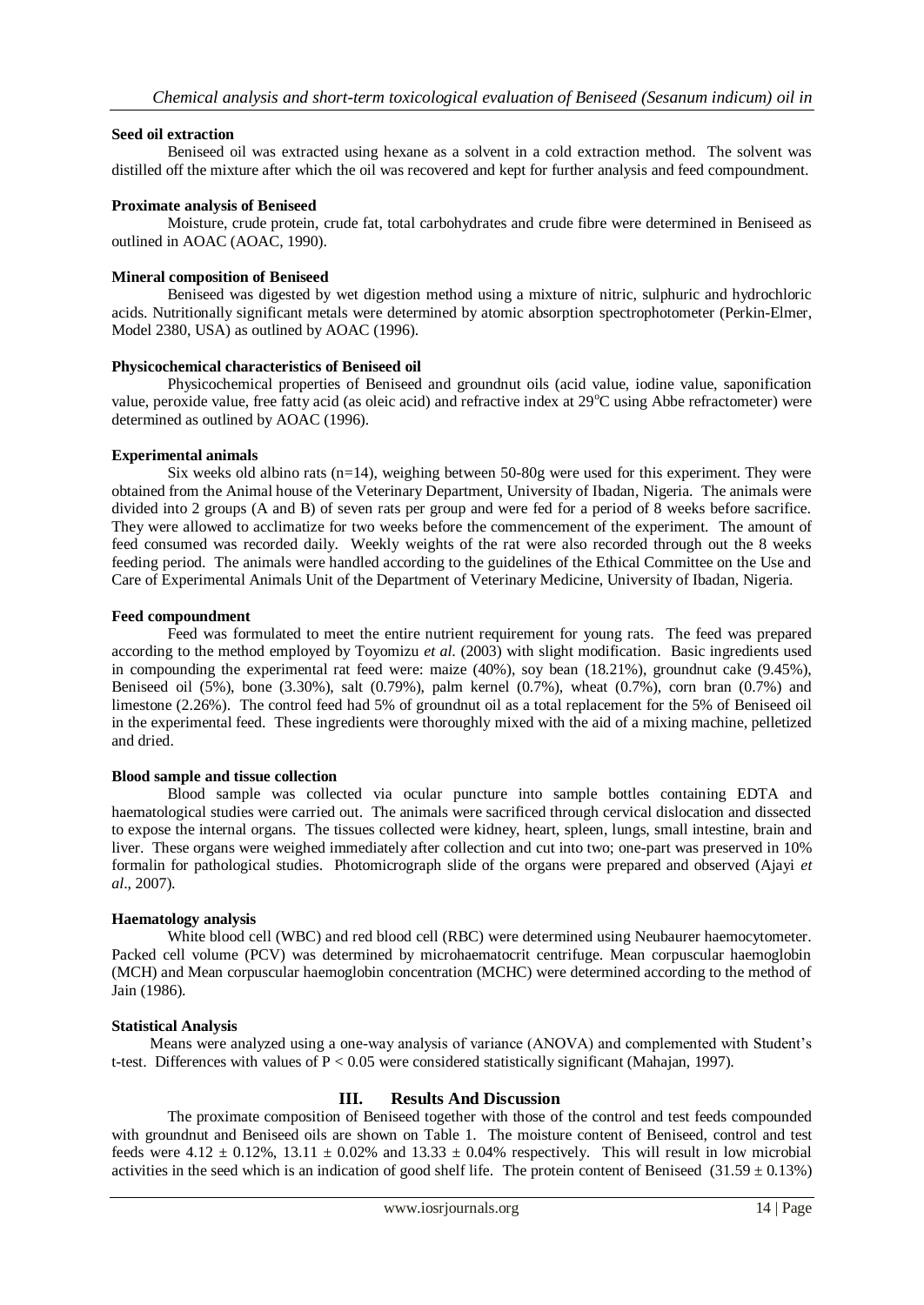is close to those of soybean, cowpea, peanut, melon, pumpkin and gourd seeds (23.1 - 33.0%) as reported by Olaofe *et al.* (1994). The control and test feeds also contained  $21.74 \pm 0.13\%$  and  $21.52 \pm 0.13\%$  crude protein respectively. The crude fat content of Beniseed (32.60  $\pm$  0.15%) is moderately high. It is closely related to 36.7% that has been reported for cashew nut by Aremu *et al*. (2006). Fat is important in diet because it promotes the absorption of fat soluble vitamins (Bogert *et al*., 1995) and is a high energy nutrient. Therefore, Beniseed could serve as a good source of dietary fats and oil because of its high oil content. The crude fibre content of Beniseed (10.85  $\pm$  0.07%) is an indication that it can contribute to the roughage of diet. Crude fibre helps to maintain intestinal distention for a normal peristaltic movement of the gastrointestinal tract. Diets low in fibre is undesirable as it could cause constipation and also be associated with diseases of the colon (Okon, 1983). Diet (feeds) having an appreciable amount of fibre is therefore desirable. Ash content of Beniseed (5.27  $\pm$  0.16%) is an account of the inorganic materials present in the seed and also an index for the quality of feeding materials used for poultry and cattle feeding. The carbohydrate content of Beniseed (26.41  $\pm$  0.14%), control and test feeds  $(51.76 \pm 0.13s\%$  and  $52.41 \pm 0.11\%$  respectively) are comparable to values for legumes. Beniseed seems to be a rich source of necessary nutrients and energy; it might be capable of supplying the daily nutritional and energy requirements of the body.

The physicochemical properties of Beniseed oil used in this study are shown on Table 2. The peroxide value of Beniseed oil was  $2.65 \pm 0.21$  meq/kg. This is an indication that the oil was not rancid and is thus stable (Ajayi *et al*., 2002). This peroxide value compares well with some other cultivars of *Sesamum indicum* (Alyemeni *et al.*, 2011). The iodine value of  $85.75 \pm 0.92g/100g$  that was obtained for Beniseed oil places it as a non drying oil. This iodine value is lower than what Ali *et* al., (2008) reported for varieties of *Momordica charantia* seed oils. It is higher than the value reported by Onyeike and Acheru (2002) for groundnut oil. The saponification value of Beniseed oil was 71.95  $\pm$  0.20 mgKOH/g; it is lower when compared to the value reported for Beniseed oil (189.54 ± 0.3) by Njoku *et al*. (2010). The saponification values of some vegetable oils ranges between 188 - 255 mgKOH/g (Aremu *et al*., 2006) thus making them useful in soap making. Beniseed oil might not be suitable for soap making. The acid value of Beniseed oil  $(4.49 \pm 0.10 \text{ mgKOH/g})$ compares well with that of *Jatropha curcas* (Adebowale and Adedire, 2006). The specific gravity of Beniseed oil was found to be  $0.91 \pm 0.01$ .

Beniseed is rich in calcium (9190.00  $\pm$  55.68 mg/kg), potassium (4713.33  $\pm$  35.12 mg/kg) and magnesium (3508.33  $\pm$  2.89 mg/kg). It also contains sodium and iron in lower concentration (311.33  $\pm$ 13.01mg/kg and 223.33 ± 3.51mg/kg respectively). Potassium is an essential nutrient and has an important role is the synthesis of amino acids and proteins while calcium is needed for bone formation and it plays a vital role in photosynthesis (Aremu *et al*., 2006).

Tables 4 and 5 show the average body weight changes and feed consumed per week of rats in both control and experimental groups. Positive weight changes were recorded for the rats in each group within the period of this study. In group A (the control group), the weight increased from 63.41  $\pm$  12.57g to 201.63  $\pm$ 18.34g while in group B (the experimental group), it increased from  $74.44 \pm 6.30$ g to  $219.69 \pm 29.90$ g. The observed increase in body weight of rats is an indication that 5% inclusion of both Beniseed and groundnut oils in the rat feed was nutritious and supported the rats" growth. For the feed intake, there was a positive increase in each group, the average feed intake per week increased from  $123.97 \pm 97$ g to  $188.81 \pm 18.37$ g and from  $130.07$ g  $\pm$  11.40g to 179.41  $\pm$  7.12g for the control and experimental groups respectively.

Organ weight of experimental and control rats harvested after eight weeks of the study are shown in Table 6. The following organs were weighed; liver, kidney, brain, intestine, spleen, heart and lungs. There were no significant differences in organs weights between the two groups.

 Haematological parameters provide vital information regarding the status of bone marrow activity and intravascular effect such as haemolysis. Table 7 shows the result of haematological analysis of blood of rats fed with 5% inclusion of Beniseed oil. The parameters in both groups are comparable but with slight differences in white blood cell and platelets showing that Beniseed oil had no adverse effect on the blood of experimental rats.

One of the lungs of the test rats had widespread proliferative thickening of the alveolar interstitium (Fig. 1) and there was a mild single-cell necrosis, widespread slight Kupffer cell hyperplasia and moderate dissociation of the hepatic cords which may be due to autolysis of the tissue in a liver of the rats fed with 5% of Beniseed oil (Fig. 2). Sections of flatworms (right aspect of photomicrograph) were noticed in the intestinal lumen of a test rat as well as numerous eosinophils in the lamina propria of the villi. Numerous goblet cells were also seen in the mucosa (Fig. 3). There was no visible lesion in the heart of all the test rats.

#### **IV. Conclusion**

The moderately high oil yield of Beniseed is promising; it suggests that it could be possible to obtain commercial quantities of Beniseed oil for industrial, pharmaceutical and nutritional purposes. The oil exhibited good physicochemical properties that could be useful for various applications. It is a non drying oil; it might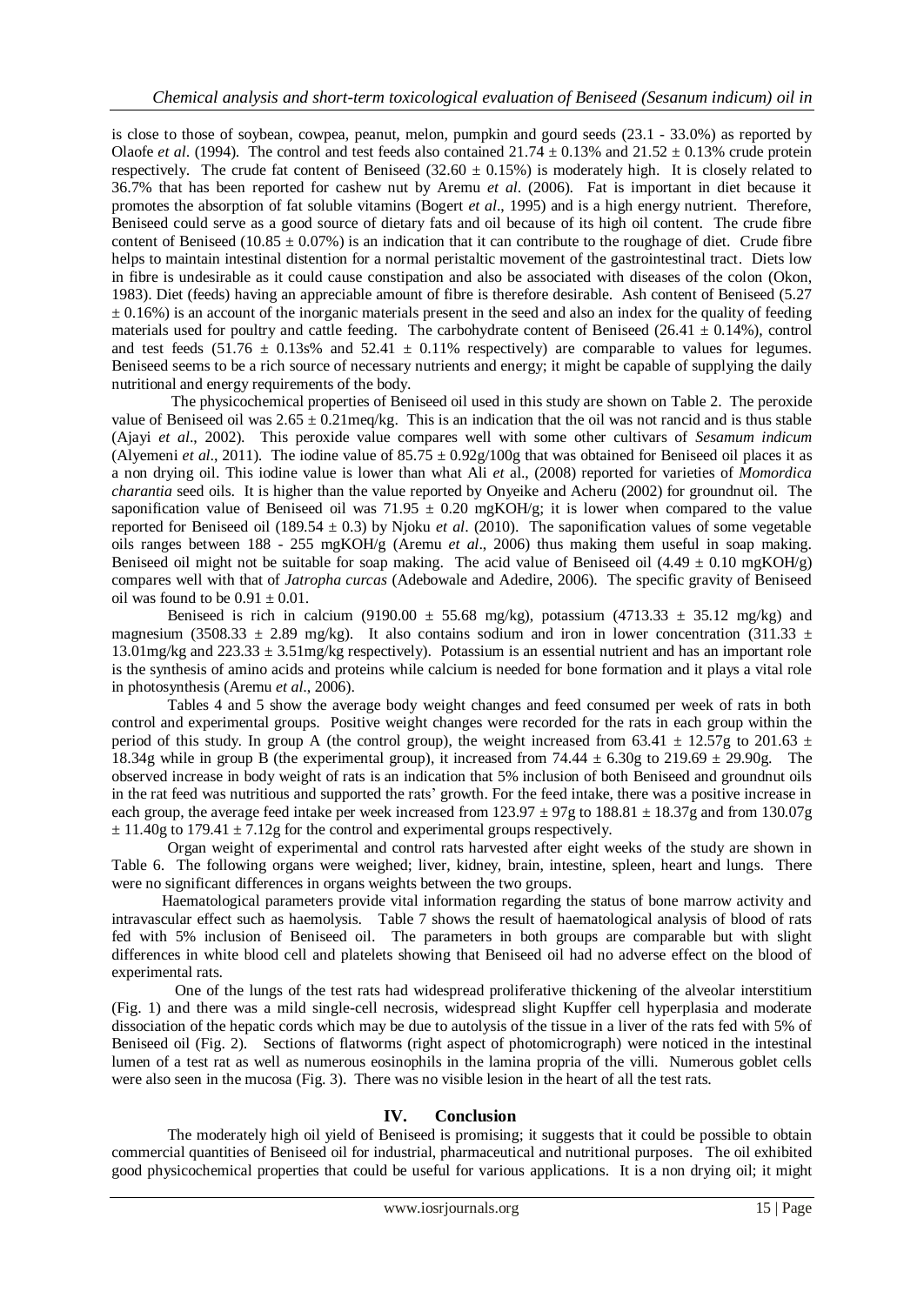therefore be suitable for certain industrial formulations and dietary products. Beniseed has also been found to be a good source of crude protein and mineral elements. Some organs of the test rats showed some lesions but they still compared well with those of the control rats. The heart of the test rats showed no lesions. Result of blood haematology and tissue pathology from both groups registered no serious variations. Beniseed oil might find usefulness as edible oil in replacement of known vegetable oils.

#### **Acknowlegdement**

The Department of Chemistry in Faculty of Science and Veterinary Pathology in Faculty of Veterinary Medicine, both of University of Ibadan, Ibadan, Nigeria is hereby acknowledged for making their facilities available.

#### **References**

- [1]. Adebowale, A.A., Sanni, S.A. and Odusami, B.O. (2007). Proximate and sensory propertiesof cassava-cowpea snacks. Proceedings of 31<sup>st</sup> Annual Conference and General Meeting of Nigerian Institute of Food Science and Technology.
- [2]. Adebowale, K.O. and Adedire, C.O. (2006). Chemical composition and insecticidal properties of the underutilized *Jatropha curcas*  seed oil. African Journal of Biotechnology 5 (10): 901-906.
- [3]. Ajayi, I.A., Dawodu, F.A., Adebowale, K.O. and Oderinde, R.A. (2002). Chemical composition of *Pentaclethra macrophylla* seeds and seed oil grown in Nigeria. La Rivista Italiana Sostanze Grasse. 79: 183-185.
- [4]. Ajayi*,* I.A., Oderinde, R.A., Ogunkoya, B.O., Egunyomi, A. and Taiwo, V.O. (2007). Chemical analysis and preliminary toxicological evaluation of *Garcinia mangostana* seeds and seeds oil. Food Chemistry. 101: 999-1004.
- [5]. Ali, M.A., Sayeed, M.A., Reza, M.S., Yeasmin, M.S. and Khan, A.M. (2008). Characteristics of seed oils and nutritional compositions of seeds from different varieties of *Momordica charantia* Linn. Cultivated in Bangladesh. Czech Journal of Food Science. 26: 275-283.
- [6]. Alyemeni, M.N., Basahy, A.Y. and Sher, H. (2011). Physico-chemical analysis and mineral composition of some sesame seeds (*Sesamum indicum* L.) grown in the Gizan area of Saudi Arabia. Journal of Medicinal Plants Research 5 (2): 270-274.
- [7]. Aremu, M.O., Olanisakin, A., Bako, D.A. and Madu, P.C., (2006). Compositional studies and physiochemical characteristics of cashew nut (*Anarcadium occidentale*) flour. Pakistan Journal of Nutrition. 5 (4): 328-333.
- [8]. AOAC (1990). Official Method of Analysis. 15th Edition Association of Official Analytical Chemists. Washington DC. Pp. 220-224.
- [9]. AOAC, (1996). Sampling and analysis of commercial fat and triglycerides. Official Method of Analysis of the American Chemist Society. Pp. 801-855.
- [10]. Bogert, J.L., Bags, G.M. and Galloeay, D.H., (1994). Nutrition and Physical Fitness. International Journal Fsood Science and Nutrition. 45: 223-230.
- [11]. Ferguson, A.R., (1999). New temperate fruits: *Actinidia chinensis* and *Actinidia deliciosa.* Perspective on New Crops and New Uses (J. Janick Ed.). Pp. 342-347.
- [12]. Jain, N.C. (1986). Schalms Veterinary Haematology 4<sup>th</sup> Edition. Lea and Febiger. Philadephia. USA.
- [13]. Maliki, K. (1999). Investigation of Storage Stability of "Kokoro". Nigerian Food Journal. 22: 58.
- [14]. Okon, B.D., (1983). Studies on the chemical composition and nutritive value of the fruit of African star apple. M. Sc thesis, University of Calabar, Pp. 67.
- [15]. Olaofe, O., Adeyemi, F.O. and Adediran G.O., (1994). Amino acid and mineral composition and functional properties of some oil seeds. Journal of Agricultural and Food Chemistry. 42: 878-884.
- [16]. Onyeike, E.N. and Acheru, G.N. (2002). Chemical composition of selected Nigerian oil seeds and physicochemical properties of oil extracts. Food Chemistry. 77: 432-437.
- [17]. Toyomizu, M., Nakai, Y., Nakatsu, T. and Akiba, Y. (2003). Inhibitory effect of dietary anacardic acid supplementation on cereal lesion formation following chicken coccidial infection. Animal Science Journal. 74: 105-109.
- [18]. UNEP (1995). Global Biodiversity Assessment. United Nations Environment Programme University Press, Cambridge, UK.
- [19]. Vietmeyer, N. (1990). The New Crops Era. Pp. xviii-xxii in Advances in New crops. Proceedings of the First National Symposium on New Crops: Research, Development, Economics.

| Table 1: Result of proximate composition of Beniseed and compounded feeds |                  |                  |
|---------------------------------------------------------------------------|------------------|------------------|
| <b>Beniseed</b>                                                           | <b>Group A</b>   | <b>Group B</b>   |
| $4.12 + 0.12$                                                             | $13.11 \pm 0.02$ | $13.33 \pm 0.04$ |
| $31.59 \pm 0.13$                                                          | $21.74 \pm 0.13$ | $21.52 \pm 0.13$ |
| $10.85 \pm 0.07$                                                          | $8.77 \pm 0.03$  | $8.50 \pm 0.02$  |
| $32.60 \pm 0.15$                                                          | $4.62 \pm 0.04$  | $3.44 \pm 0.04$  |
| $5.27 \pm 0.16$                                                           | $8.77 + 0.21$    | $9.29 + 0.06$    |
| $26.41 \pm 0.14$                                                          | $51.76 \pm 0.13$ | $52.41 \pm 0.11$ |
|                                                                           |                  |                  |

Values are expressed as Mean  $\pm$  SD for 3 replicates

| Table 2: Physicochemical characteristics of Beniseed oil |                  |  |
|----------------------------------------------------------|------------------|--|
| <b>Beniseed oil</b><br><b>Parameter</b>                  |                  |  |
| Iodine value (mg/100g)                                   | $85.75 \pm 0.92$ |  |
| Peroxide value $(mg/g \text{ oil})$                      | $2.65 \pm 0.21$  |  |
| Saponification value (mgKOH/g)                           | $71.95 \pm 0.20$ |  |
| Acid value ( $mgKOH/g$ )                                 | $4.49 + 0.10$    |  |
| Specific gravity                                         | $0.91 + 0.01$    |  |
| Refractive index at RT                                   | $1.40 \pm 0.01$  |  |
| Colour                                                   | Golden yellow    |  |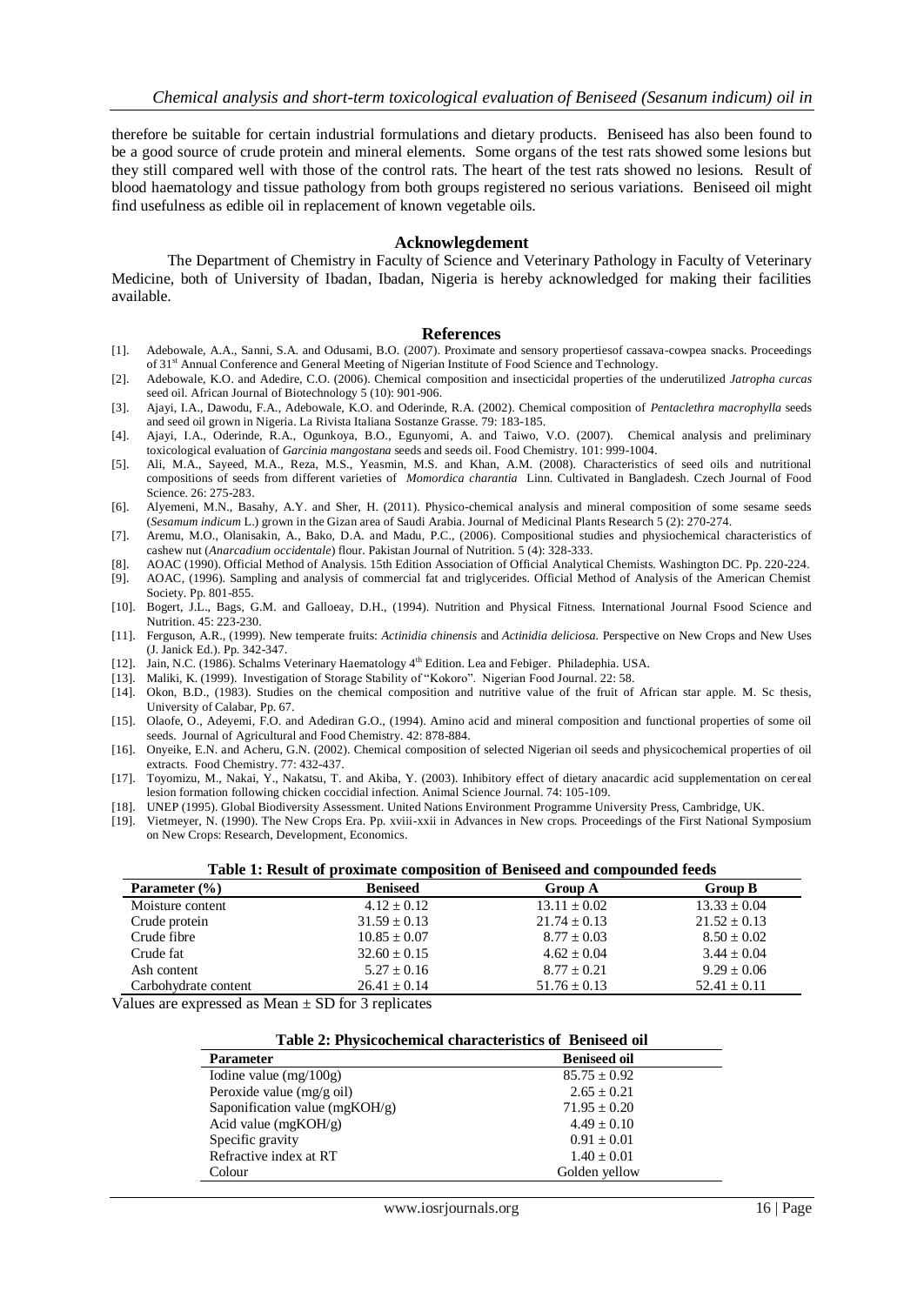Values are expressed as Mean  $\pm$  SD for 3 replicates

| Table 3: Result of metal composition of Beniseed |                       |  |
|--------------------------------------------------|-----------------------|--|
| <b>Metal</b>                                     | Concentration (mg/kg) |  |
| Calcium                                          | $9190.00 \pm 55.68$   |  |
| Magnesium                                        | $3508.33 \pm 2.89$    |  |
| Potassium                                        | $4713.33 + 35.12$     |  |
| Sodium                                           | $311.33 + 13.01$      |  |
| Manganese                                        | $11.00 \pm 0.00$      |  |
| <b>Iron</b>                                      | $223.33 + 3.51$       |  |
| Copper                                           | $6.11 + 0.20$         |  |
| Zinc                                             | $43.80 + 0.12$        |  |

|                | Manganese |                                                | $11.00 \pm 0.00$   |  |
|----------------|-----------|------------------------------------------------|--------------------|--|
|                | Iron      |                                                | $223.33 \pm 3.51$  |  |
|                | Copper    |                                                | $6.11 \pm 0.20$    |  |
|                | Zinc      |                                                | $43.80 \pm 0.12$   |  |
|                |           |                                                |                    |  |
|                |           | Table 4: Average weight increase of rats $(g)$ |                    |  |
|                |           | Group A                                        | <b>Group B</b>     |  |
| $\theta$       |           | $63.41 \pm 12.57$                              | $74.44 \pm 6.30$   |  |
|                |           | $89.59 \pm 14.11$                              | $100.63 \pm 7.85$  |  |
|                |           |                                                |                    |  |
| $\overline{c}$ |           | $111.11 \pm 16.82$                             | $124.41 \pm 11.33$ |  |

| $157.63 \pm 20.98$ | $173.65 + 24.74$ |
|--------------------|------------------|
| $169.87 + 23.67$   | $193.42 + 28.39$ |
| $191.03 + 23.56$   | $207.68 + 30.41$ |
| $203.51 \pm 19.67$ | $223.72 + 34.69$ |
| $201.63 \pm 18.34$ | $219.69 + 29.90$ |
|                    |                  |

Values are expressed as Mean  $\pm$  SD 3 replicates

| Table 5: Average feed consumed by rats per week (g) |                     |                    |  |
|-----------------------------------------------------|---------------------|--------------------|--|
| Week                                                | Group A             | <b>Group B</b>     |  |
|                                                     | $123.97 \pm 97$     | $130.07 \pm 11.40$ |  |
| $\overline{c}$                                      | $167.86 \pm 21.26$  | $157.37 \pm 18.48$ |  |
| 3                                                   | $150.13 \pm 13.21$  | $174.04 \pm 8.55$  |  |
| 4                                                   | $166.90 \pm 15.92$  | $176.80 \pm 12.79$ |  |
|                                                     | $187.66 \pm 16.61$  | $164.53 \pm 14.60$ |  |
| 6                                                   | $194.03 \pm 15.44$  | $184.47 + 12.41$   |  |
|                                                     | $195.79 \pm 16.34$  | $183.11 \pm 6.84$  |  |
| 8                                                   | $188.81 \pm 18.37$  | $179.41 \pm 7.12$  |  |
| Total                                               | $1375.15 \pm 25.09$ | $1349.80 \pm 8.14$ |  |

Values are expressed as Mean  $\pm$  SD for 3 replicates

| Table 6: Weight of tissues (g) |  |
|--------------------------------|--|
|--------------------------------|--|

| <b>Tissue</b> | Group A         | <b>Group B</b>  |  |
|---------------|-----------------|-----------------|--|
| Liver         | $6.07 \pm 0.39$ | $7.16 \pm 0.47$ |  |
| Kidney        | $1.44 + 0.19$   | $1.34 \pm 0.21$ |  |
| <b>Brain</b>  | $1.59 \pm 0.11$ | $1.46 \pm 0.23$ |  |
| Intestine     | $1.81 + 0.11$   | $2.06 + 0.47$   |  |
| Spleen        | $0.67 \pm 0.11$ | $0.68 \pm 0.14$ |  |
| Heart         | $0.66 \pm 0.05$ | $0.67 \pm 0.11$ |  |
| Lung          | $1.64 \pm 0.19$ | $1.56 \pm 0.24$ |  |

Values are expressed as Mean ± SD

#### **Table 7: Results of Haematological analysis**

| <b>Parameter</b>  | Group A               | <b>Group B</b>        |
|-------------------|-----------------------|-----------------------|
| <b>PCV</b>        | $49.00 \pm 2.77$      | $51.40 \pm 1.82$      |
| Hb                | $15.46 \pm 0.78$      | $15.66 \pm 1.22$      |
| <b>RBC</b>        | $8.31 \pm 0.57$       | $8.60 \pm 0.48$       |
| <b>WBC</b>        | $4471.43 \pm 1230.80$ | $6280.00 \pm 1172.92$ |
| <b>MCV</b>        | $59.03 \pm 1.37$      | $59.83 \pm 2.02$      |
| $MCHC$ $(\%)$     | $31.57 \pm 0.89$      | $30.47 \pm 2.21$      |
| <b>MCH</b>        | $18.04 \pm 0.90$      | $18.24 \pm 1.59$      |
| Lymphocyte $(\%)$ | $68.71 + 10.48$       | $63.20 \pm 17.88$     |
| Neutrophyl (%)    | $27.43 \pm 8.98$      | $34.20 \pm 18.01$     |
| Eosinophyl $(\%)$ | $1.71 \pm 1.38$       | $1.20 \pm 0.44$       |
| Monocyte $(\%)$   | $1.86 \pm 1.57$       | $1.20 \pm 0.44$       |